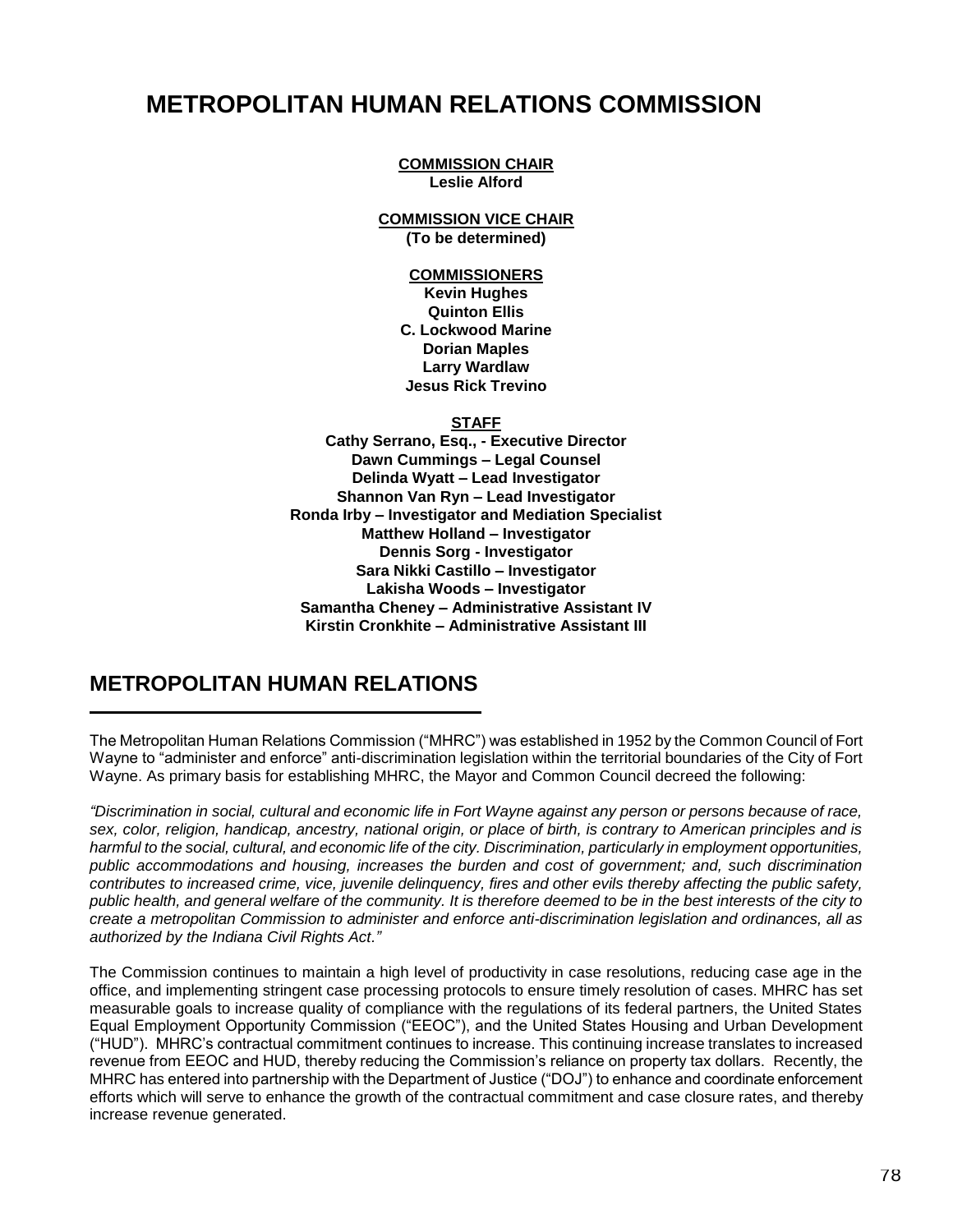### **VISION STATEMENT**

MHRC is focused on, and committed to creating an environment in the City of Fort Wayne that will produce an inclusive community where trust, acceptance, fairness and equality are the City's norms. To achieve this vision, the Commission will be fair, impartial and thorough in assertively enforcing the law, and aggressive in promoting community outreach and training initiatives.

### **GOALS**

- I. To continue to expeditiously investigate all credible allegations and/or conditions that create or promote adverse effects on persons and/or sections of the City, or conditions and/or allegations that result in a discriminatory treatment of persons and/or sections of the City on the bases enumerated in Ordinance G-21-78.
- II. To expand outreach activities, especially in housing and public accommodation, to schools and colleges within the territorial boundaries of the City of Fort Wayne. This will include continued partnering with lending institutions and housing providers to promote fair housing and fair lending practices.
- III. To advertise MHRC's educational programs and activities to surrounding localities that do not have MHRC type entity in order to create additional revenue generating scheme for the Commission.
- IV. To expand outreach to local businesses and smaller employers, to aid them in training on civil rights issues, and provide support and encourage policies which promote and foster fair employment and equal opportunity for Fort Wayne citizens.
- V. To provide channels of communication among various racial, religious and ethnic groups in the City.
- VI. To provide community mediation services to assist with inter-group conflicts.
- VII. To develop Commission employees into first-rate fair, impartial, and thorough civil rights workers.
- VIII. To expand MHRC's grant writing activities to seek resources that will enable MHRC to partner and share those resources with local organizations that provide human relations type services to residents of the City in the areas of housing, employment, and education, etc.
- IX. To expand the Commission's alternative dispute resolution program (mediation and conciliation). This may even include securing outside mediators to assist in mediating and conciliating cases pending before the Commission.
- X. To actively work with departments of local governments so as to utilize whatever existing programs, equipment, or personnel they may have and can share in order to help avoid duplicity/redundancy/ and cost in operations.
- XI. To coordinate regionally and state-wide with other similarly situated local civil rights enforcement agencies to gain expertise, foster relationships, gain efficiencies of scale and promote sharing of best practices and resources to further aid in supporting the mission of MHRC to the local community.
- XII. To ensure that the Commission secures the necessary tools needed to enable it to provide services that are packaged in professionalism but not at the expense of cost effectiveness.